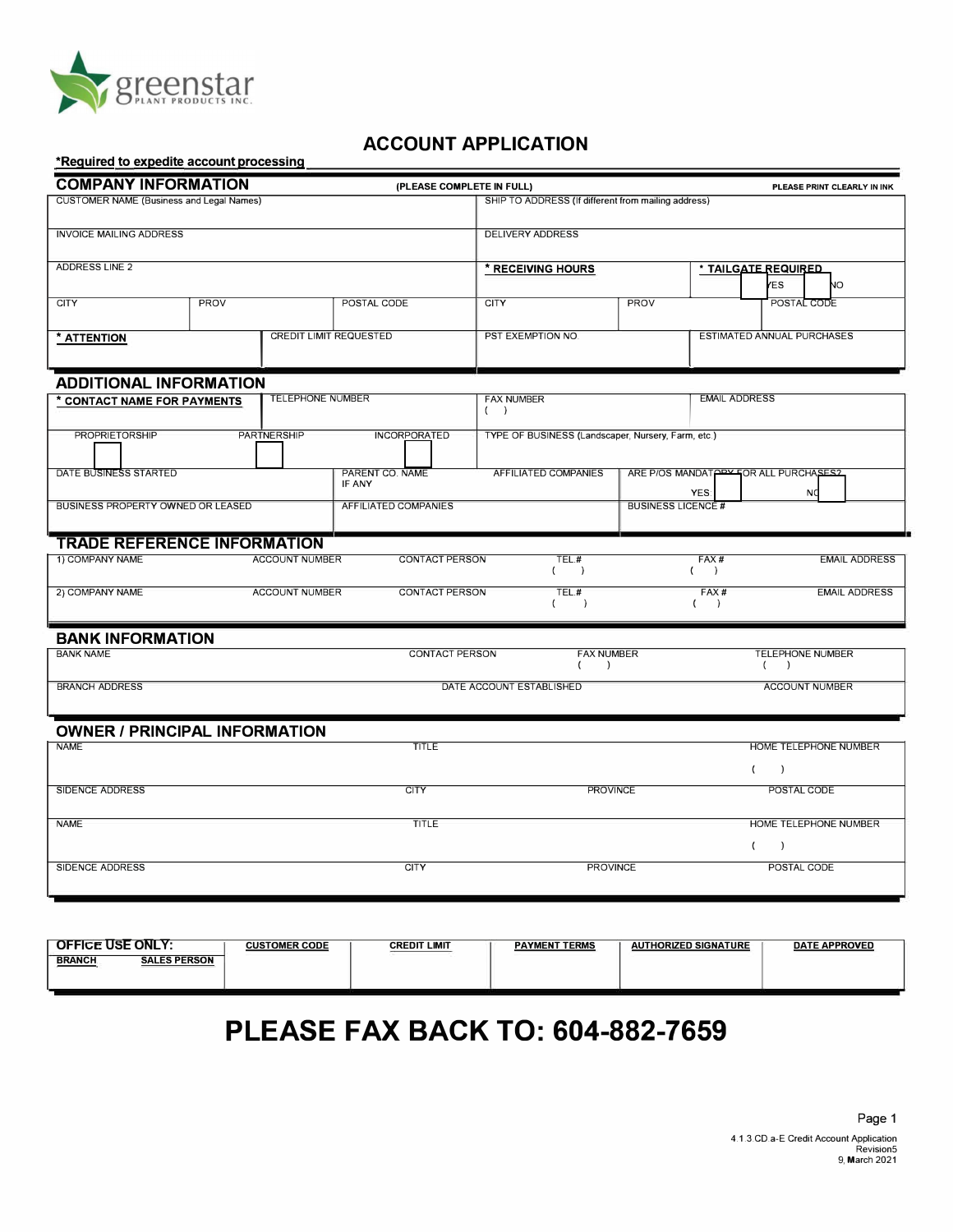

#### **TERMS AND CONDITIONS**

THE UNDERSIGNED HEREBY: (1) Understands that all merchandise shall remain the property of Greenstar Plant Products Inc. until the account has been paid in full (2) Accounts are due and payable 30 days from the date of invoice unless otherwise specified on the invoice (3) A Return Authorization (RA) must be obtained in accordance with the Return and Freight Policy found in our current product catalogue and the RA# must be referenced (4) Goods returned will be subject to inspection and a restocking charge in accordance with the Return and Freight Policy found in our current product catalogue (5) Notification of changes of address of company or principals must be given to GREENSTAR PLANT PRODUCTS INC. within seven [7} days (6) A photocopy or facsimile or electronic copy of this application will be considered a valid document in case of disputes (7) In the event of a default in payment, the customer will pay attorney's fees and court costs incident to any formal collection proceedings that may be required (8) Certifies the information contained in all parts of this document to be correct (9) Accepts as notice in writing of and consents to the obtaining of credit and/or any other information as may be required at any time in connection with the account hereby applied for and to the disclosure of any credit information concerning the Customer and/or principals with any credit reporting agency, credit bureau or any person or corporation with whom the Customer has or proposes to have financial relations (10) Agrees to pay a \$25.00 service charge for any cheques returned unpaid by the bank for any reason (11) In consideration of GREENSTAR PLANT PRODUCTS INC. extending credit to a corporation or proprietorship. I hereby authorize the indebtedness of the corporation or proprietorship to GREENSTAR PLANT PRODUCTS INC. (12) Account privileges may be suspended without notice, should the account be in default, in whole or in part at any time. ----------------------------------------------------------------------------------------------------------------------------------------------------------------------------------------------------------

**The undersigned warrants that he/she has read and accepts the terms and conditions noted above and in our current catalogue.** 

**\* CUSTOMER'S SIGNATURE (Mandatory) PLEASE PRINT NAME (Mandatory) TITLE (Mandatory) DATE** 

#### **FINANCE CHARGES**

Overdue account subject to 2% per month (24% per annum) service charge.

**The undersigned warrants that he/she has read and accepts finance charges noted above and in our current catalogue.** 

**\* CUSTOMER'S SIGNATURE (Mandatory) PLEASE PRINT NAME (Mandatory) TITLE (Mandatory) DATE** 

Page 2